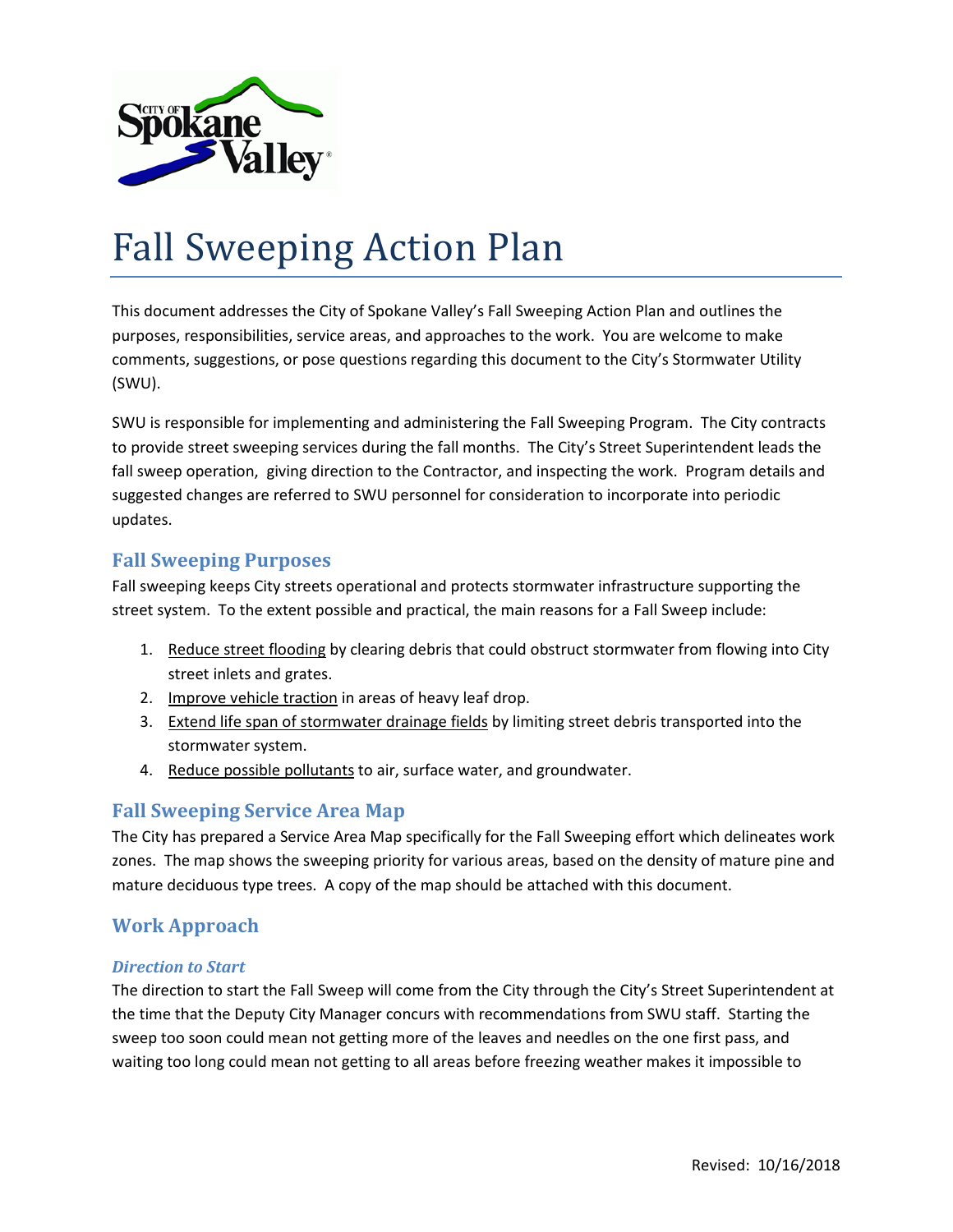sweep. Therefore it is critical that the Contractor provide as many approved sweeping units as is possible to work within the anticipated short collection window.

### *First Priority to Complete Arterial Sweeping*

The Contractor will be assigned Arterial Sweeping duties during the Fall Sweep and will be expected to complete that work as well as sweeping in the Fall Sweep service areas. The removal of debris from Arterial roadways is a higher priority than sweeping within the Fall Sweep service areas. See the Arterial Sweeping Action Plan.

#### *Order of Operations/Service Area Priorities*

After receiving authorization to start, the Street Superintendent will also confirm to the Contractor which Service Areas by number need to be swept in the order of highest priority to lowest.

Sweeping of all curbed areas in Priority 1 and 2 zones is anticipated to be authorized.

Sweeping of Priority 3, Fall Leaf, and other areas will be inspected by City staff during the fall sweep to determine if a whole service area needs sweeping, if non-curbed areas need sweeping due to road traction issues, or if there are specific locations or "hot spots" that need attention but not necessarily the entire service area. The City will direct the Contractor to sweep these lower priority areas as deemed necessary. Specific locations to be swept shall be reviewed and recorded by the City's Stormwater Utility.

## *Equipment Usage*

#### Water Trucks and Pressure Washers are allowed for the following uses:

• With prior authorization of the City, the Contractor may, in areas of heavy needle and leaf debris, use a water jet to move debris from the center of the road into a windrow for a curb-line pass pickup by a sweeper. If allowed by the City to follow this practice, the Contractor shall in all cases keep the jetted debris in the street and collect the windrow with a sweeper within 30 minutes. Windrows in all cases shall not be left overnight.

#### Mechanical Sweepers are allowed for the following uses:

- Use of Mechanical Sweepers is with City approval only.
- Mechanical sweepers shall only be utilized for large particle and volume pickup in specific locations where the City deems the debris load high enough to warrant use.

#### Regenerative Sweepers

- Regenerative Sweepers are to be the main type of equipment for sweeping in the City, with most curbed streets and lane miles being initially swept with a Regenerative Air Sweeper.
- Areas depicted by the City with permeable surfacing should not be swept with a Regenerative Air Sweeper.

#### High Efficiency Vacuum Sweepers

• Only High Efficiency Vacuum Sweepers are to be used in areas with permeable surfacing. No other form of cleaning the street should be used in these areas.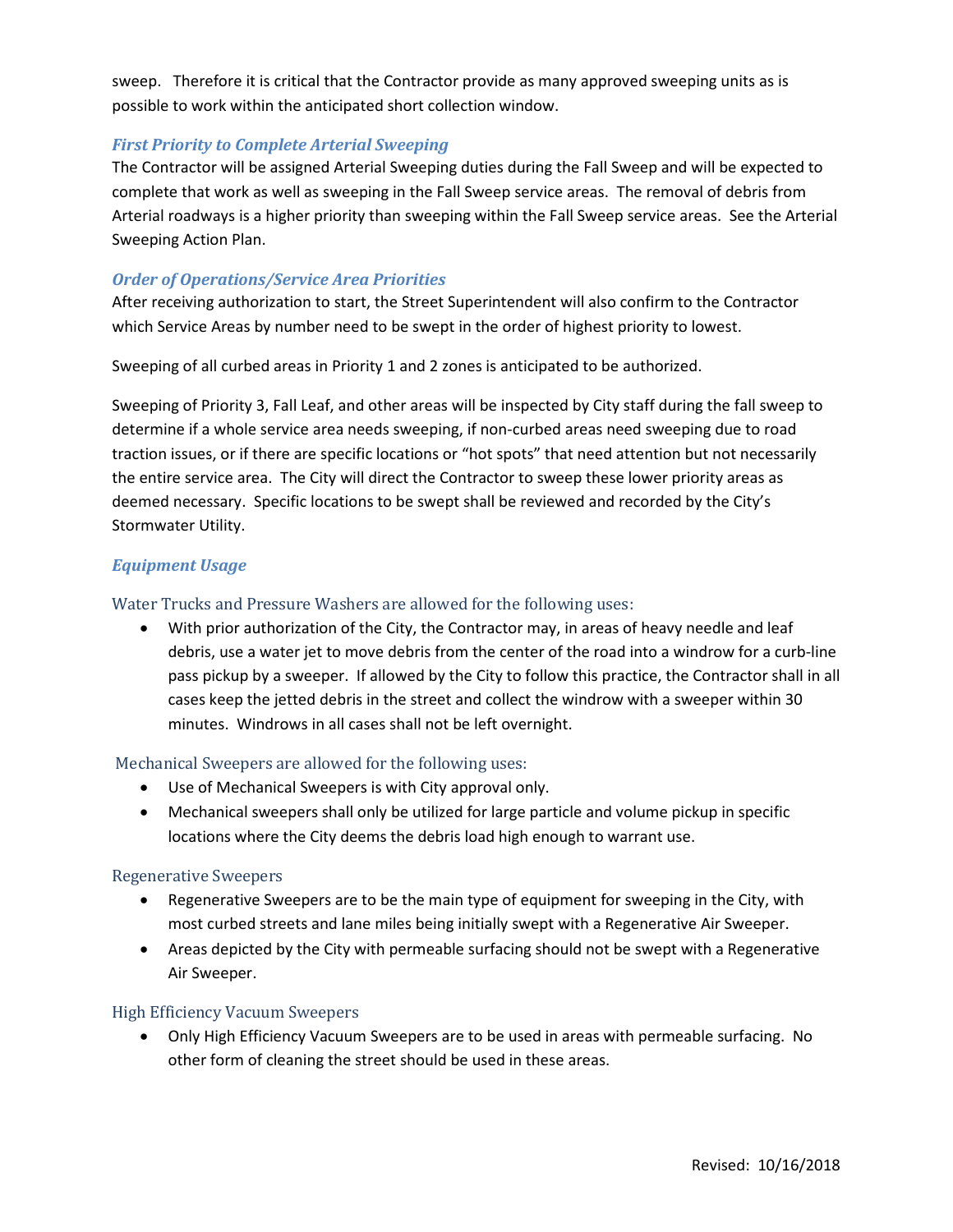• A High Efficiency Vacuum Sweeper may be used as part of the Fall Sweeping effort. The use of this type of sweeper should be in the following order: first arterials, then collectors, and last local streets.

#### *Inclement Weather*

Street sweeping shall not be conducted when there are climatic conditions present or forecast that would make such operation ineffectual or dangerous. These conditions include, but are not limited to, heavy rain, wind and gusts greater than 20 mph, snow, sleet and ice, or freezing temperatures.

#### *Day Sweeping Only*

The Contractor will only be allowed to sweep within the residential service areas between the hours of 7:00 a.m. and 7:00 p.m. Commercial and Industrial areas may be authorized by the Street Superintendent for other times of day.

#### *Parked Vehicles*

Parking is not restricted for street sweeping purposes; residents are asked to voluntarily not park vehicles on the street on their designated sweeping day. The Contractor shall sweep around any vehicle parked on the street.

#### *Obstacles Overhanging Street Curbing*

If the Contractor encounters obstacles overhanging the street including branches or basketball hoops in the areas to be swept, the Contractor shall go around the obstacles, unless the sweeping can be maneuvered under the obstacle safely, and without causing damage to the equipment or the obstacle. The Contractor shall notify the City of the location of any and all overhanging branches, which interfere with the Contractor's ability to sweep the designated sweeping areas.

#### *Street Debris Transfer Stations, Disposal, Water Resupply*

The City allows the Contractor to temporarily store collected debris at the southeast corner lot at Mission and Pierce, and at the City's street maintenance yard at 17000 E. Euclid. Storage piles of street debris must be removed within 3 months. The City of Spokane Valley currently has the Contractor permanently dispose of street debris at the Graham Road Landfill by means of loader and dump trucks from the transfer station(s).

Water resupply locations are to be coordinated by the Contractor with their water purveyor(s). All locations should be approved by the City prior to use.

## **Feedback and Review**

The City strives to improve response and value it gives to citizens, property owners, and rate payers. Any feedback is appreciated, both positive and/or negative with the overall sweeping program, this plan, implementation, equipment used, weather response, etc. The Stormwater Utility will take all comments and use those to revise and improve future sweeping plans.